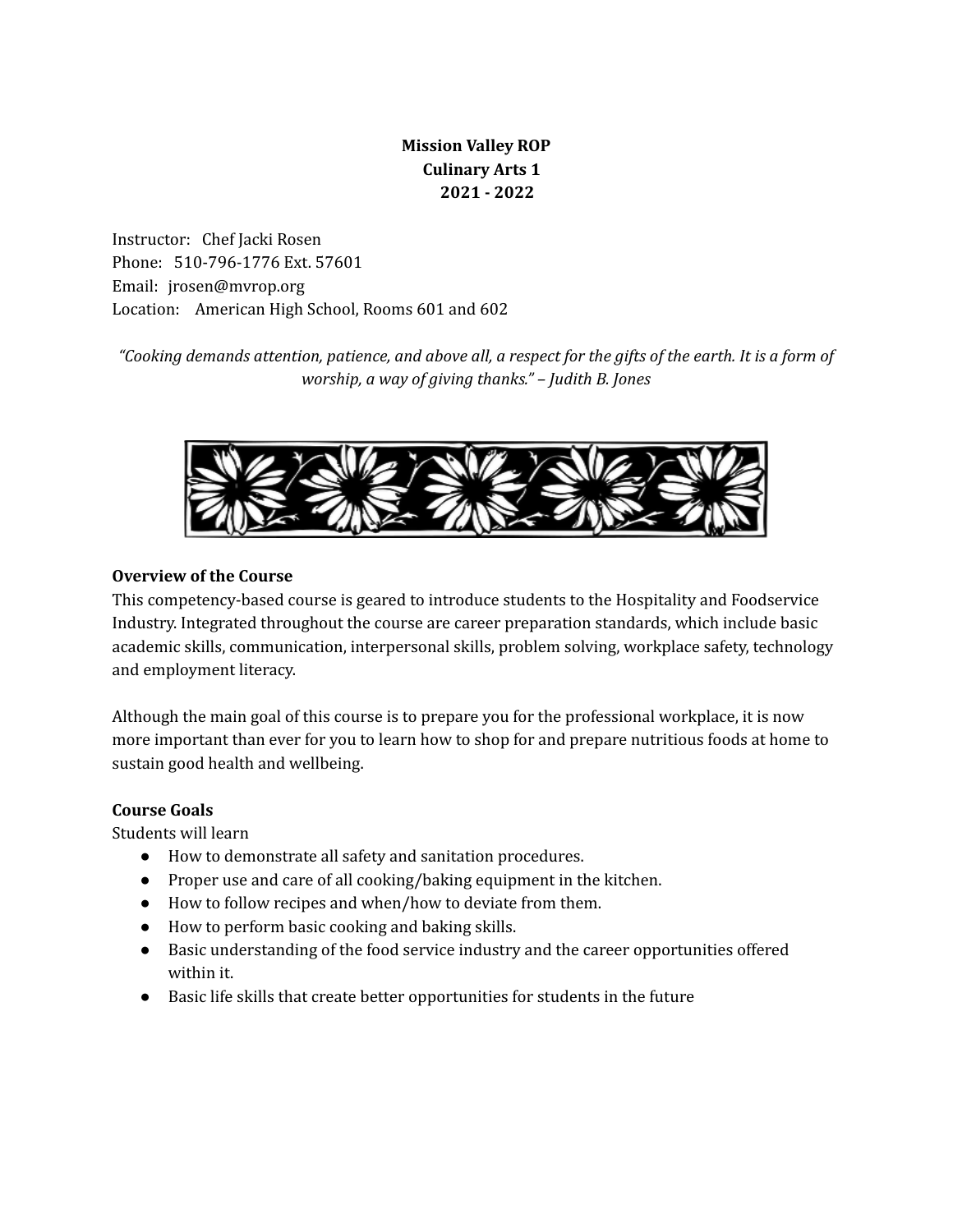### **Course Topics**

We will cover

- Food History and Culture
- Safety and Sanitation
- Knife Skills
- Culinary Terminology
- Culinary Math
- Weights and Measurements
- Smallware Identification
- Basic Pastry Skills and Baking Science
- Breakfast Cookery
- Basic Cooking Techniques
- Soups, Stocks, and Sauces
- Meat and Poultry ID and Fabrication
- Purchasing
- Product Identification and Storage
- Herbs and Spices
- Nutrition
- Plate Presentation
- Employability (communication, interpersonal skills, resume writing, interview skills)
- Careers in Hospitality
- Front of the House- customer service
- Sustainability Practices

# **Required texts**

All textbooks, handouts, worksheets, cookbooks, magazines, and recipes will be provided.

# **Supplies Needed**

- 2" three ring binder for all work, recipes, tests, notes, etc.
- $\bullet$  Set of dividers (5)
- Binder paper (3 ring)
- Pens, pencil, highlighters

# **If you need assistance obtaining the required supplies, please see me.**

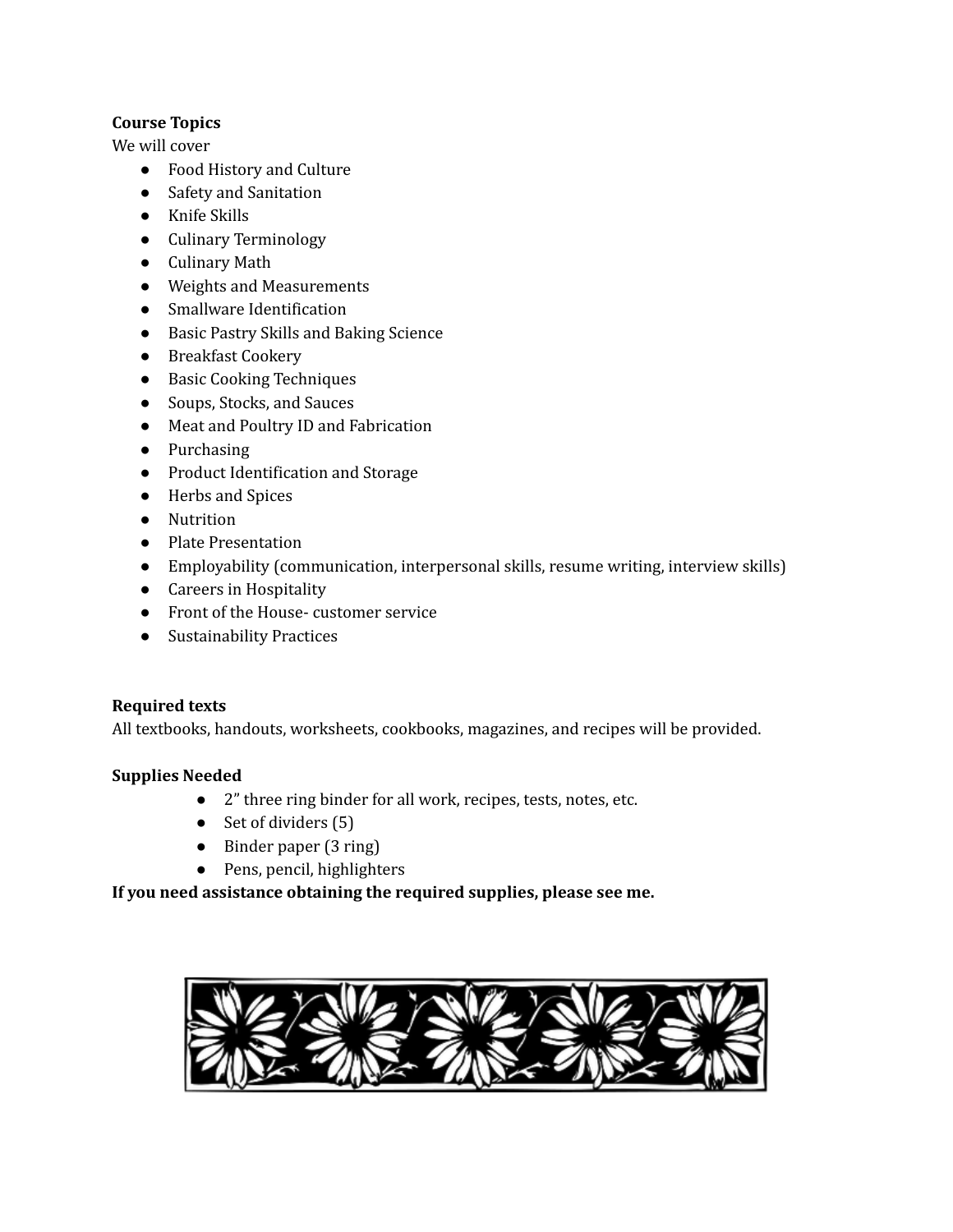#### **Homework/Projects**

Assignments will be posted in the Google Classroom each week. Students are responsible for due dates when announced. Should any problems arise (unable to complete work on time, need access to materials, etc.), **please notify me as soon as possible.**

Projects will be assigned throughout the course. They may include (but are not limited to): Famous Chefs - Past and Present Home Cooking Projects Farmers Market Project Student Portfolio - A student portfolio is required for all students of the Mission Valley ROP. Students will be trained on how to properly fill out an application, complete a resume, obtain letters of recommendation, and provide at least two visual examples of their work in the class.

### **Grading Policy**

Grading is based on your completion of all assignments, attendance, participation and citizenship, and quizzes and tests. Your final grade in the course will be based on the following:

Class Assignments / At home cooking projects - 30% Quizzes and Tests - 20% Attendance, Participation and Work Ethic - 50%

Your letter grade is determined as follows:

- A 90-100%
- B 80-89%
- $C = 70-79%$
- D 60-69%
- F 0-59%

Students completing the class (with a grade of C or better) will receive a Certificate of Completion from the MVROP. If the student is failing (below a C), parents/guardians will be notified in advance of grade posting.

Additionally, students may earn college credit from Mission College and/or Diablo Valley College upon completing this class with a "B" or better (additional conditions apply). This course maintains a UC - "g" rating.

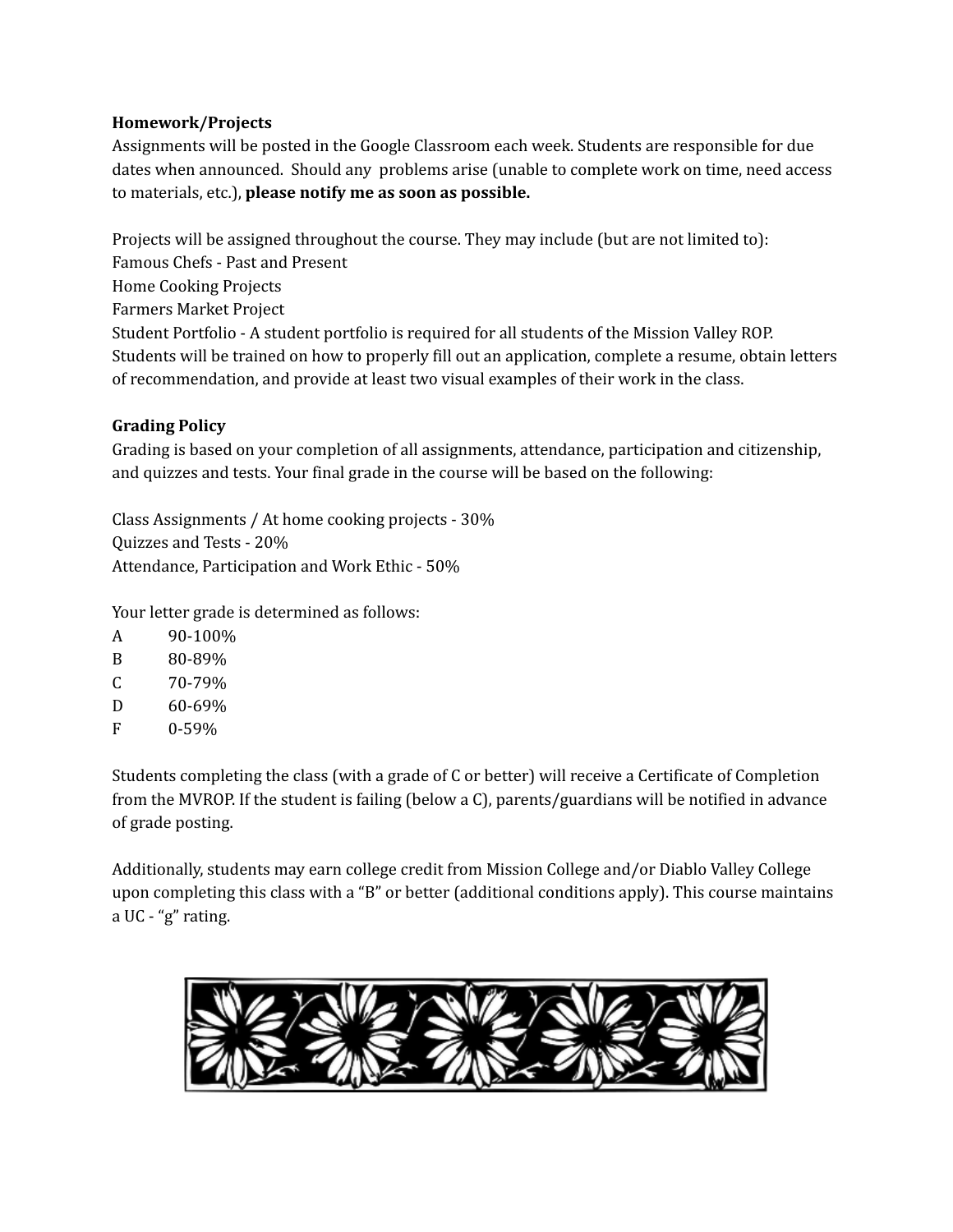#### **Attendance, Participation and Citizenship**

This is an interactive class and the coursework deals with issues that significantly affect a student's success on the job. Much of the work will be completed during class time. **Attendance is vital to your success.** If you are absent, it is your responsibility to make up your missed assignments. Students with excused absences will be allotted the same number of days as the absence to complete their work. Make up assignments will be given for excused absences only, which include medical, legal or bereavement circumstances. Failure to complete make-up assignments will adversely affect your grade. Students are expected to attend class daily and to arrive on time. Excessive tardiness and/or absence may prevent the student from receiving a course certificate.

**Just as in business and industry, where employees are expected to show up on time every day, Mission Valley ROP students are expected to be on time for classes every day.** Mission Valley ROP is committed to preparing students for the workforce. This preparation includes technical skills as well as work and business ethics. Most young people lose jobs for three reasons: tardiness, being on their phones, and not being on-task.

**Mission Valley ROP does not condone cheating.** Any student caught cheating on an exam or copying work (from another student or any other source) will be given one warning and a failing grade for that assignment. Any subsequent incident may result in termination from the ROP program, a failing grade, and/or loss of credit.

#### **Dress Code**

Proper attire is expected of Mission Valley ROP students. Pajamas, slippers, clothing that is too revealing or poses a safety concern (i.e. pants that must be held up with one hand because they are too baggy, large earrings) should not be worn. Appropriate undergarments must be worn at all times. Clothing must be clean, neat, in good repair, and must convey professionalism. Clothing/accessories that identify affiliation with street gangs may not be worn. Clothing which covers the head and eyes **for fashion purposes** will not be allowed (i.e.: hats, caps, hoodies, do-rags, skull caps, bandannas, sunglasses, etc.) Applying makeup must be done outside of class. At the discretion of instructor and/or administrator, students may be placed on contract for violating dress code and/or removed from class.

#### **Smoking/Alcohol/Illegal Substances**

The use of tobacco, alcohol and drugs by minors is against the law. Students found in violation will be disciplined and possibly dropped from the program. This policy extends to all Mission Valley ROP-related training and activities including internship and job shadowing opportunities, field trips and events.

#### **COVID/Health Requirements**

- All Mission Valley ROP students are required to wear a mask or face covering while inside any classroom or building. A mask will be provided if there is a need.
- All students should conduct a daily self-assessment for any signs or symptoms of illness.
- Students should stay home from school and school activities if they have any symptoms of an illness such as a fever, a cough, a sore throat or headache.
- Students should not return to school after an illness until they have been symptom free without medication for 24 hours.